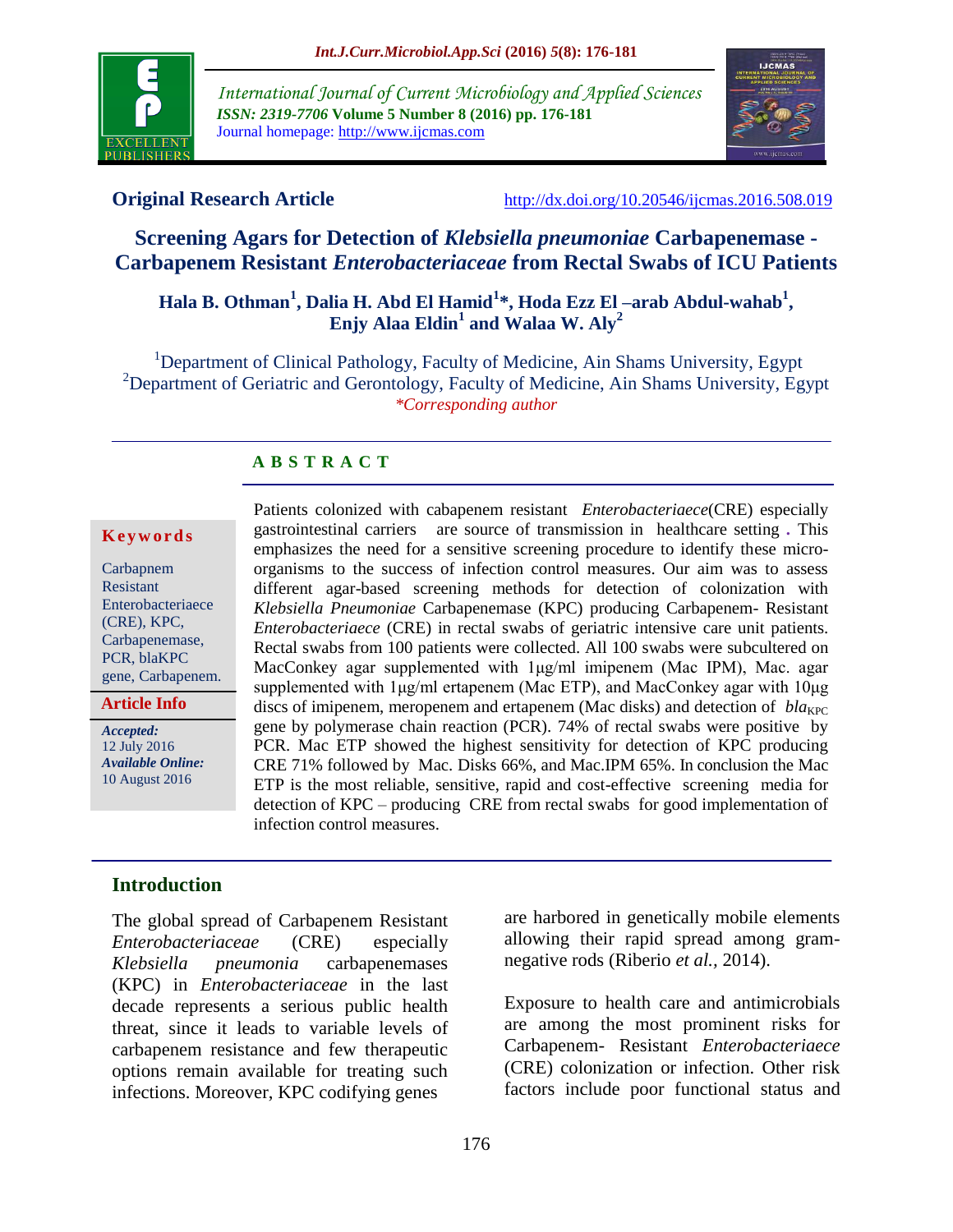intensive care unit (ICU) stay (Wiener-Well *et al.,* 2010).

Patients colonized with CRE especially gastrointestinal carriers are thought to be a source of transmission in the healthcare setting (Calfee and Jenkins, 2008)*.* This emphasizes the need for a sensitive screening method to identify these microorganisms to improve the infection control measures. Although Polymerase Chain Reaction (PCR)-based methods have been proven to be highly sensitive and reliable for rapid diagnosis, however, these methods require expertise that is not readily available in many laboratories, costly and unable to detect novel unidentified genes (Nordmann and Poirel, 2013). So, culture-based methods are still essential for the initial detection of these strains, directly from rectal swabs like CHROM agar KPC; MacConkey agar with imipenem; and MacConkey plates with imipenem, meropenem, and ertapenem disks (Adler *et al.,* 2011).

Our aim was to assess different agar-based screening methods for detection of colonization with *Klebsiella Pneumoniae*  Carbapenemase (KPC) producing Carbapenem- Resistant *Enterobacteriaece* (CRE) in rectal swabs of geriatric intensive care unit patients.

## **Patients and Methods**

## **Specimen collection**

Rectal swabs from 100 patients (3 swabs from each patient) were collected from Geriatric Intensive Care Unit at Ain Shams University Hospitals, Cairo , Egypt, over the period from April to September 2014. The ages of the patients were ranged from 23-94 years old (with a mean of 55.4±26) The patients or his/her family were informed about the study and consent form was signed. One swab for real time PCR, stored

in 5 ml trypticase soya broth at -20°C, and the other two swabs were used immediately for phenotypic methods.

## **Specimen processing**

The microbiological work and PCR were carried out at the Central Microbiology Laboratory, Ain Shams University Hospitals. The swabs from 100 patients were subjected to:

Culture on different screening agars for KPC producing CRE [MacConkey agar supplemented with 1μg/ml ertapenem (Mac ETP), MacConkey agar supplemented with 1μg/ml imipenem (Mac IPM), and MacConkey agar directly streaked completely in two perpendicular directions and a third diagonal one, then 10μg antibiotic discs of imipenem ,meropenem and ertapenem (Mac disks) were placed at 12, 4, 8 O'clock for detection of Carbapenemase production.

Real time PCR for detection of  $bla_{\text{kpc}}$  gene as a reference method.

#### **MacConkey agar supplemented with 1μg/ml ertapenem (Mac ETP**) **and MacConkey agar supplemented with 1μg/ml imipenem (Mac IPM)**

Each rectal swab was subcultued on Mac ETP and Mac IPM. Growth of colonies on the agar plates suspected the presence of carbapenemase producing organism.

## **MacConkey agar with 10μg antibiotic discs of imipenem, meropenem and ertapenem (Mac disks).**

Presence of growth within 21mm diameter of the inhibition zone of at least one carbapenem disk suspected the presence of carbapenemase producing organism (Adler *et al.,* 2011).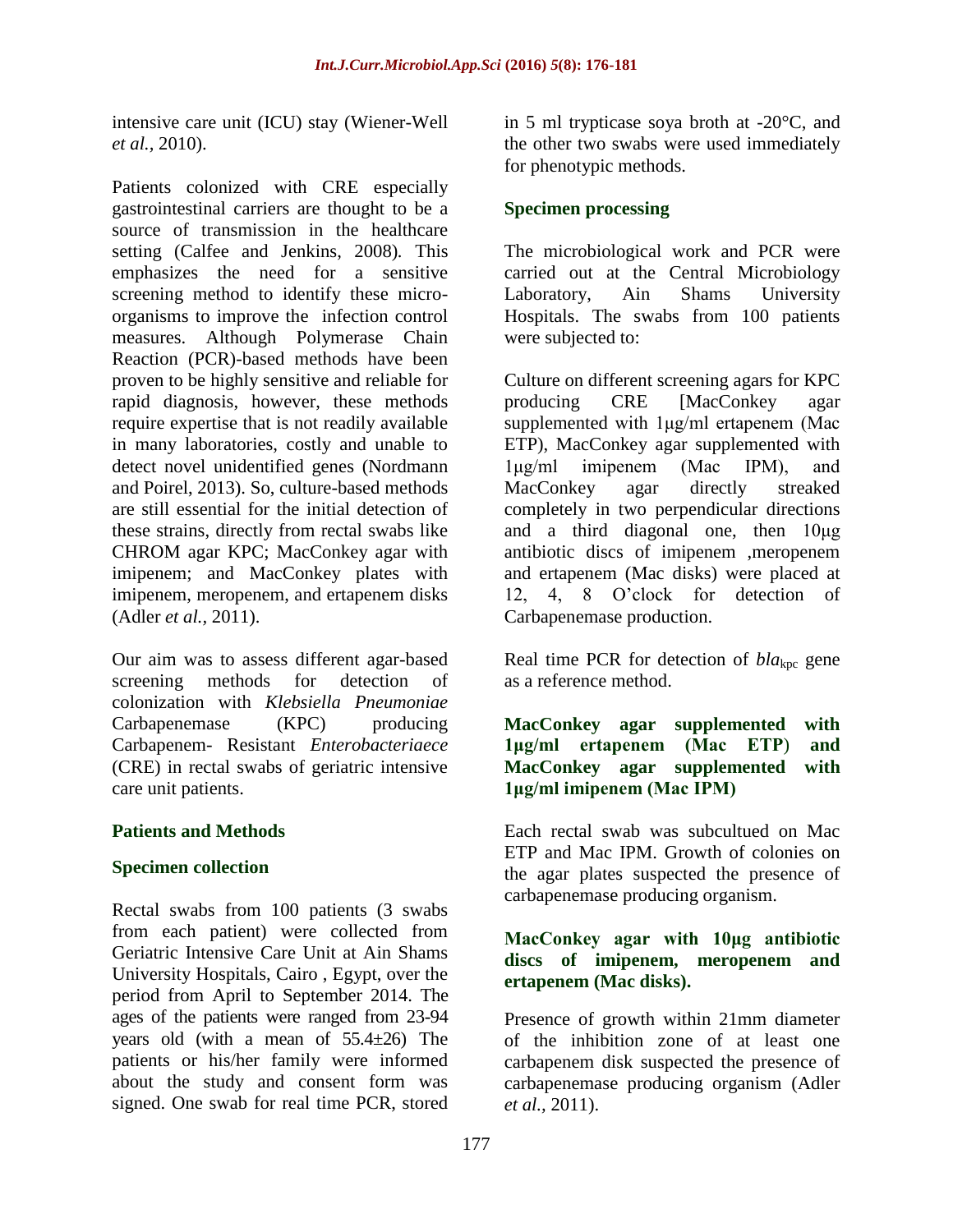#### **Real time PCR**

Polymerase chain reaction was used for detection of *bla*kpc gene using PCR instrument: (Stratagene Mx3000P). Bacterial DNA was extracted using DNA extraction kit (Thermo Scientific, EU Lithuania). The reaction mixture included Maxima® SYBR Green qPCR Master Mix (2X), (Thermo Scientific, EU Lithuania), Oligonucleotide primers; KPC forward (5'- GGC CGC CGT GCA ATA C-3') and KPC reverse (5'- GCC GCC CAA CTC CTT CA -3') (Sigma, Germany) in a final volume of 25μL. *E.coli*  ATCC 25922 and *bla*KPC carrying *K*. *pneumoniae* ATCC BAA-1705 were used as negative and positive controls, respectively.

The amplification was done as described by manufacture instructions. The thermal cycler was programmed with initial denaturation step at 95<sup>o</sup>C for 10 min and 40 cycles for amplifications consisting of denaturation at 95 $\degree$ C for 15 sec, annealing at 60 $\degree$ C for 30 sec, and extension for 30 seconds. A positive result is considered when a cycle threshold (Ct) of 40 or less and a negative result for a Ct of more than 40. The amplification program was followed immediately by a melting program (to detect primer dimer) consisting of 1 minute at 95°C, 30 sec at 55°C then again to 95°C for 30 sec.

#### **Statistical analysis**

Data was presented and suitable analysis was done according to the type of data obtained for each parameter.

**Descriptive statistics:** Frequency and percentage of non numerical data.

#### **Analytical statistics**

**Mc nemar test:** was used to examine the

difference between two investigational methods.

**Cochrane test:** was used to examine the difference between more than two investigational methods.

The diagnostic test evaluation; sensitivity, specificity, the positive and negative predictive values of different tests were calculated for determining the diagnostic validity of the test.

P- value: level of significance; P>0.05: Non significant (NS),  $P< 0.05$ : Significant (S), P<0.01: Highly significant (HS). All the analyses were performed with commercially available software (SPSS 15.0.1 for windows; SPSS Inc, Chicago, IL, USA, 2001).

#### **Results and Discussion**

## **Performance of screening agar plates in recovery of CRE from rectal swabs**

Rectal swabs were collected from 100 ICU patients. CRE were detected in 71% of rectal swabs by Mac.ETP, 66% by Mac.disks, and 65% by Mac.IPM and 62% of rectal swabs were positive for CRE by all media. *bla<sub>KPC</sub>* was detected in 74% of rectal swabs and KPC producing CRE were detected in 57% of rectal swabs by all media.

This increase in the percentage detected by PCR might be explained by the fact that, the gene could be present but not expressed phenotypically or PCR detected non-viable  $bla_{\text{KPC}}$ -positive isolates present in any specimen, thus decreasing the sensitivity of direct plating methods. The diagnostic performances of the different screening agar plates for detection of KPC producing CRE are shown in (table 1).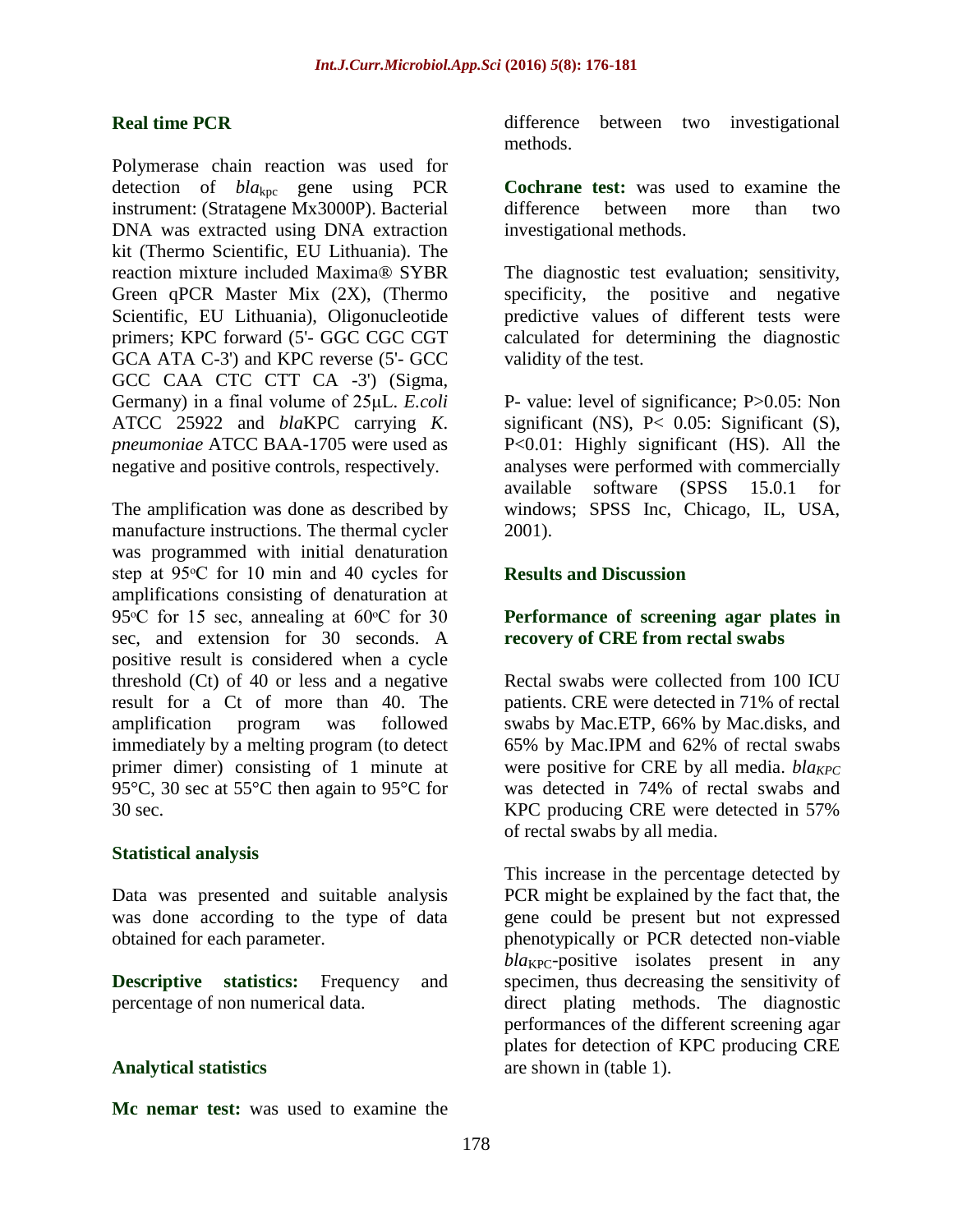## **MacConkey agar supplemented with 1μg/ml ertapenem (Mac ETP**)

Mac.ETP detected 64/74 of positive PCR with the highest sensitivity (86.5%) in detection of KPC producing CRE compared to PCR. The false positive results may be due to the presence of other types of carbapenemases rather than KPC, or the presence of other carbapenem resistance mechanisms such as decreased outer membrane permeability or over expression of efflux pumps associated with hyperproduction of AmpC β-lactamases and extended spectrum β lactamases (ESBLs) (Nordmann *et al*., 2009), or the presence of other KPC variants that were not detected by the primers used in our study (Al Sehlawi *et al*, 2013).

## **MacConkey agar supplemented with 1μg/ml imipenem (Mac IPM) and MacConkey disks (Mac. Disks)**

Both Mac.IPM and Mac.Disks detected 58/74 and 59/74 respectively of the positive PCR swabs with a sensitivity of (78.4% and 79.7%) respectively. This may be due to the low sensitivity of IPM antibiotic for detection of KPC producing CRE in both tests. Among the positive results by Mac.Disks, ETP disk showed the highest sensitivity (79.7%) as it detected KPC producing CRE in  $(59/74)$  + ve PCR swabs, followed by MEM disk which detected it in 53/74 (71.6%) PCR +ve swabs. While, imipenem disk had the least sensitivity in detection of KPC producing CRE, as it detected it in  $50/74$  (67.6%) PCR +ve swabs. Although, ETP disk supposed to improve the sensitivity of the test, however, the sensitivity doesn't improved significantly. This might be due to the use of non-standardized inhibition zone diameter (  $\leq$  21 mm) for all antibiotic that might render resistant isolates to fall in the sensitive zone.

Also, the inoculums concentration in rectal swabs is not known.

On the other hand, Blackburn *et al*., (2013) who used Mac.Disks method using (ertapenem, imipenem and meropenem disks) on 39 simulated stool specimens showed that MEM disk had the best sensitivity (88.7%) followed by ertapenem disk (86.2%), while, imipenem disk had the least sensitivity of (85.0%). Although, they established the optimal zone diameters for carbapenem resistant gram negative rods  $(CRGNR) \leq 24mm$  for ETP,  $\leq 34mm$  for MEM,  $\leq$  32mm for IPM, by using diversity of the carbapenemase enzymes produced by selected strains, using standardized inocula, and a wide range of carbapenem MICs., however, they had some limitations; First, the species selected for their study may not correspond to those that would be isolated from clinical specimens. Second, they used standardized dilutions of collection strains  $(10^1, 10^2, 10^3, \text{ and } 10^4 \text{CFU/ml})$  and the correlation with real specimen inoculum concentrations in patient stools or rectal swabs remained unknown.

Comparable to our results, Lolans *et al*., (2010) compared the detection of KPCproducing lactose fermenting colonies in 149 surveillance rectal swabs by 2 methods in relation to PCR from the recovered isolates. One of these two methods was direct streaking of the swabs on MacConkey agar plate by the quadrant technique, then, one 10μg ertapenem disk was placed at the junction of quadrants 1 and 2, a second was placed at the junction of quadrants 3and 4. They established a zone diameter of inhibition of  $\leq$  27 mm as a discriminating cutoff between positive and negative KPC producing isolates. The sensitivity and specificity in relation to PCR were 97.0% and 90.5% respectively for detection of KPC producing CRE.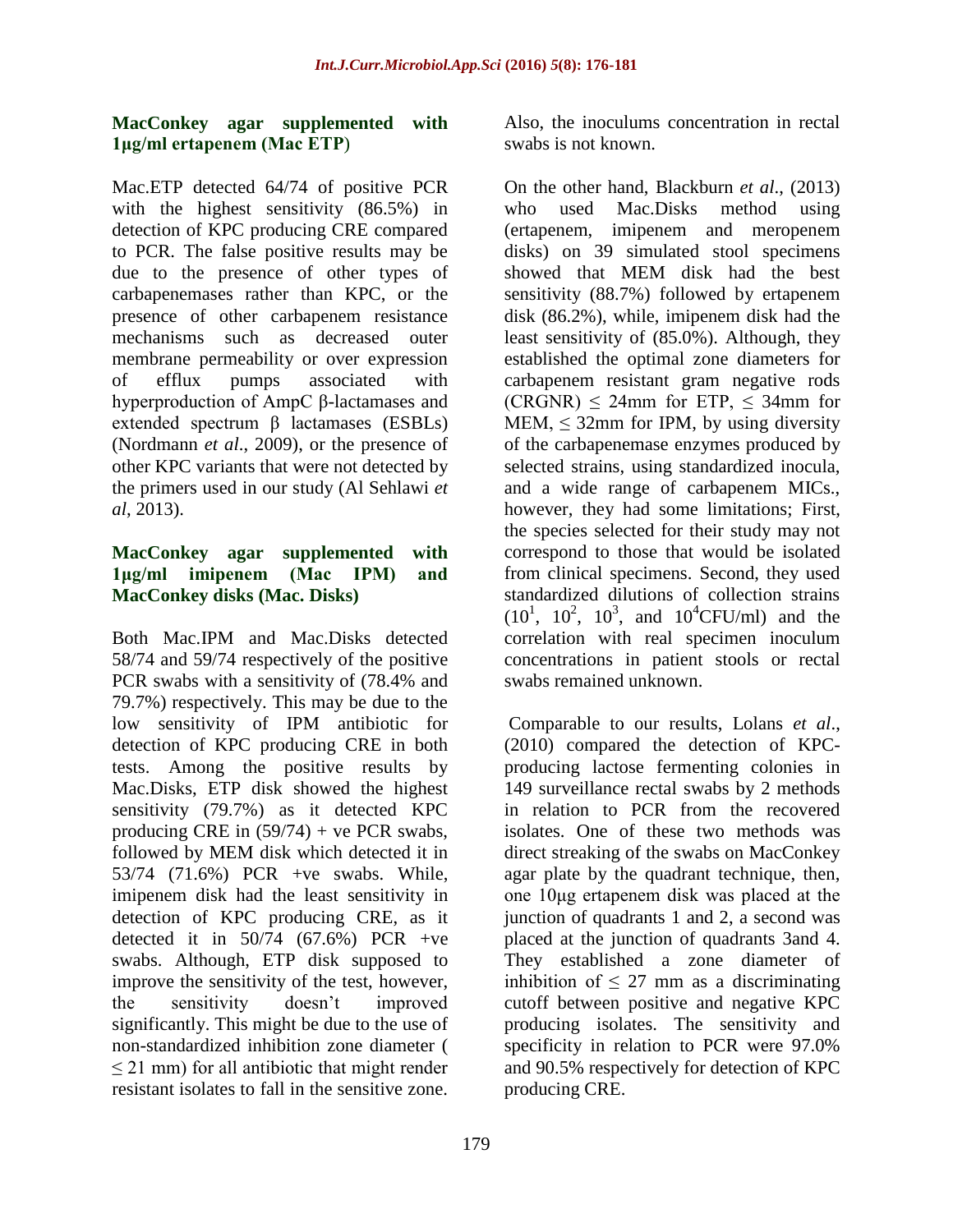| $Method*$ | Sensitivity (%) | Specificity | <b>PPV</b> | <b>NPV</b> |
|-----------|-----------------|-------------|------------|------------|
|           |                 | (96)        | $(\% )$    | $(\% )$    |
| Mac.ETP   | 86.5%           | 73.1%       | 90,1%      | 65.5%      |
| Mac.disks | 79.7%           | 73.1%       | 89.3%      | 55.8%      |
| Mac.IPM   | 78.4%           | 73.1%       | 89.2%      | 54.3%      |

**Table.1** Diagnostic performances of screening agar plates compared to PCR in detection of KPC producing CRE

\* Mac.ETP, Macconkey ertapenem; Mac.disks, Macconkey disks; Mac.IPM, Macconkey imipenem

While, Adler *et al*., (2011) evaluated the performance of Mac.IPM at 1 μg/ml as the main screening agar plate for the detection of CRE from 139 rectal swabs and compared this method to two other culturebased methods, namely, CHROMagar-KPC (Chrom) and Mac.Disks (ETP, IPM and MEM). They found that Mac.IPM was the most sensitive and specific method for detection of CRE carriage as it showed a sensitivity and specificity of 84.9% & 94.3% respectively based on PCR for detection of *blaKPC*. While, Mac.Disks showed the least sensitivity of 75.8% with a specificity of 89.6% using the cutoff inhibition zone diameter of  $( \leq 21$  mm).

In our study, there was no significant difference  $(p > 0.05)$  between different tests as regard their sensitivity compared to PCR. However, Mac.ETP showed significant difference in its sensitivity with Mac.IPM  $(P < 0.05)$  compared to PCR in detection of KPC producing CRE. This can be explained by the fact that ertapenem is more sensitive than imipenem in detection of KPC producing CRE (Nordmann *et al*., 2012).

Also, there was no significant difference between different tests as regard their specificity with PCR. All tests had a specificity of  $(73.1\%)$ .

In Conclusion, the MacConkey agar supplemented with 1 μg/ml ertapenem is the

most reliable, sensitive, simple, rapid and cost-effective screening culture media for detection of *Klebsiella Pneumoniae*  Carbapenemase (KPC) – producing Carbapenem- Resistant *Enterobacteriaceae* (CRE) from rectal swabs of colonized patients, particularly in poor resource laboratories where PCR technique is expensive or not available. The MacConkey agar supplemented with imipenem is the least sensitive screening culture media for detection of KPC producing CRE. In MacConkey agar with carbapenem disks, ertapenem disk has a higher sensitivity in detection of KPC producing CRE than imipenem and meropenem. PCR is a rapid sensitive method for detection of  $bla_{KPC}$ gene, however, it can not detect the newely emerging carbapenemase genes. So we recommend the use of MacConkey agar supplemented with 1ug/ml ertapenem as a reliable, simple and cost effective method for screening of GIT colonization with CRE. Standardizing the cut off of the inhibition zone around different carbapenem disks when using MacConkey agar with carbapenem disks for detection of KPC producing CRE.

# **References**

Adler, A., Venezia, S., Gilad, J., Marcos, E., Schwartz, D. and Carmeli, Y. 2011. Laboratory and Clinical Evaluation of Screening Agar Plates for Detection of